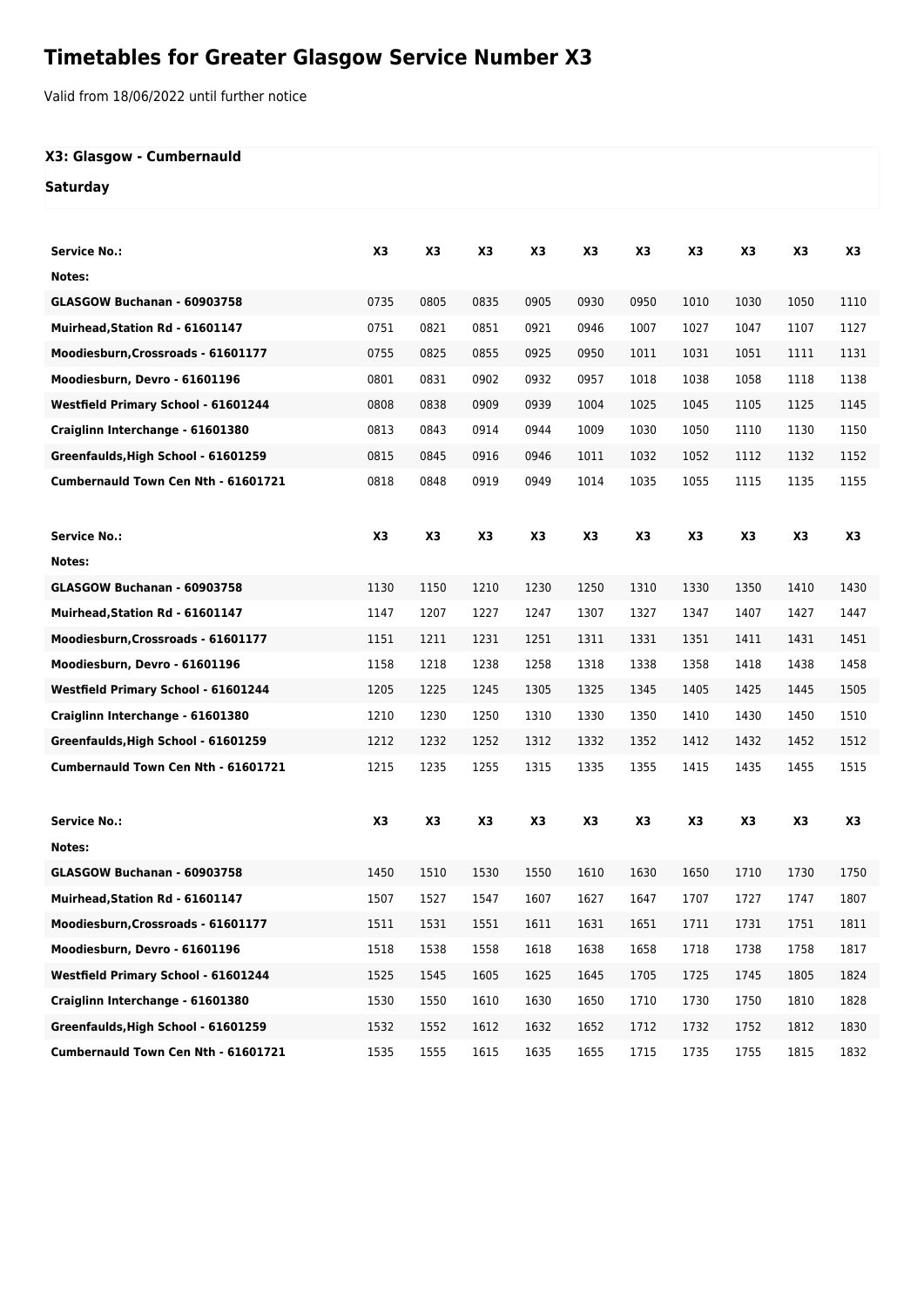| <b>Service No.:</b>                 | X <sub>3</sub> | X <sub>3</sub> | X <sub>3</sub> | X <sub>3</sub> | X <sub>3</sub> | X <sub>3</sub> | X <sub>3</sub> |
|-------------------------------------|----------------|----------------|----------------|----------------|----------------|----------------|----------------|
| Notes:                              |                |                |                |                |                |                |                |
| GLASGOW Buchanan - 60903758         | 1810           | 1840           | 1940           | 2040           | 2140           | 2240           | 2340           |
| Muirhead.Station Rd - 61601147      | 1827           | 1856           | 1956           | 2056           | 2156           | 2256           | 2356           |
| Moodiesburn, Crossroads - 61601177  | 1831           | 1900           | 2000           | 2100           | 2200           | 2300           | 0000           |
| Moodiesburn, Devro - 61601196       | 1837           | 1906           | 2006           | 2106           | 2206           | 2306           | 0006           |
| Westfield Primary School - 61601244 | 1844           | 1913           | 2013           | 2113           | 2213           | 2313           | 0013           |
| Craiglinn Interchange - 61601380    | 1848           | 1917           | 2017           | 2117           | 2217           | 2317           | 0017           |
| Greenfaulds, High School - 61601259 | 1850           | 1919           | 2019           | 2119           | 2219           | 2319           | 0019           |
| Cumbernauld Town Cen Nth - 61601721 | 1852           | 1921           | 2021           | 2121           | 2221           | 2321           | 0021           |

## **X3: Cumbernauld - Glasgow**

### **Saturday**

| <b>Service No.:</b>                 | X3             | X3   | X3   | X3   | X3   | X3   | X3   | X3   | X3   | X3   |
|-------------------------------------|----------------|------|------|------|------|------|------|------|------|------|
| Notes:                              |                |      |      |      |      |      |      |      |      |      |
| Cumbernauld Town Cen Sth - 61601725 | 0606           | 0701 | 0731 | 0801 | 0826 | 0846 | 0906 | 0926 | 0946 | 1006 |
| Greenfaulds, High School - 61601258 | 0608           | 0703 | 0733 | 0803 | 0828 | 0848 | 0908 | 0928 | 0948 | 1008 |
| Craiglinn Interchange - 61601380    | 0611           | 0706 | 0736 | 0806 | 0831 | 0852 | 0912 | 0932 | 0952 | 1012 |
| Westfield Primary School - 61601243 | 0615           | 0710 | 0740 | 0810 | 0835 | 0856 | 0916 | 0936 | 0956 | 1016 |
| Moodiesburn, Devro - 61601195       | 0623           | 0718 | 0748 | 0818 | 0843 | 0904 | 0924 | 0944 | 1004 | 1024 |
| Moodiesburn, Crossroads - 61601175  | 0631           | 0726 | 0756 | 0826 | 0851 | 0912 | 0933 | 0953 | 1013 | 1033 |
| Muirhead, Station Rd - 61601146     | 0636           | 0731 | 0801 | 0831 | 0856 | 0917 | 0938 | 0958 | 1018 | 1038 |
| College of Commerce - 6090196       | 0650           | 0746 | 0816 | 0846 | 0911 | 0932 | 0953 | 1013 | 1033 | 1053 |
| GLASGOW Buchanan - 60903758         | 0652           | 0748 | 0818 | 0848 | 0913 | 0934 | 0955 | 1015 | 1035 | 1055 |
|                                     |                |      |      |      |      |      |      |      |      |      |
|                                     |                |      |      |      |      |      |      |      |      |      |
| <b>Service No.:</b>                 | X <sub>3</sub> | X3   | X3   | X3   | X3   | X3   | X3   | X3   | X3   | X3   |
| Notes:                              |                |      |      |      |      |      |      |      |      |      |
| Cumbernauld Town Cen Sth - 61601725 | 1026           | 1046 | 1106 | 1126 | 1146 | 1206 | 1226 | 1246 | 1306 | 1326 |
| Greenfaulds, High School - 61601258 | 1028           | 1048 | 1108 | 1128 | 1148 | 1208 | 1228 | 1248 | 1308 | 1328 |
| Craiglinn Interchange - 61601380    | 1032           | 1052 | 1112 | 1132 | 1152 | 1212 | 1232 | 1252 | 1312 | 1332 |
| Westfield Primary School - 61601243 | 1036           | 1056 | 1116 | 1136 | 1156 | 1216 | 1236 | 1256 | 1316 | 1336 |
| Moodiesburn, Devro - 61601195       | 1044           | 1104 | 1124 | 1144 | 1204 | 1224 | 1244 | 1304 | 1324 | 1344 |
| Moodiesburn, Crossroads - 61601175  | 1053           | 1113 | 1133 | 1153 | 1213 | 1233 | 1253 | 1313 | 1333 | 1353 |
| Muirhead, Station Rd - 61601146     | 1058           | 1118 | 1138 | 1158 | 1218 | 1238 | 1258 | 1318 | 1338 | 1358 |
| College of Commerce - 6090196       | 1113           | 1133 | 1153 | 1213 | 1233 | 1253 | 1313 | 1333 | 1353 | 1413 |
| GLASGOW Buchanan - 60903758         | 1115           | 1135 | 1155 | 1215 | 1235 | 1255 | 1315 | 1335 | 1355 | 1415 |
|                                     |                |      |      |      |      |      |      |      |      |      |
| <b>Service No.:</b>                 | X3             | X3   | X3   | X3   | X3   | X3   | X3   | X3   | X3   | X3   |
| Notes:                              |                |      |      |      |      |      |      |      |      |      |
| Cumbernauld Town Cen Sth - 61601725 | 1346           | 1406 | 1426 | 1446 | 1506 | 1526 | 1546 | 1606 | 1626 | 1646 |
| Greenfaulds, High School - 61601258 | 1348           | 1408 | 1428 | 1448 | 1508 | 1528 | 1548 | 1608 | 1628 | 1648 |
| Craiglinn Interchange - 61601380    | 1352           | 1412 | 1432 | 1452 | 1512 | 1532 | 1552 | 1612 | 1632 | 1652 |
| Westfield Primary School - 61601243 | 1356           | 1416 | 1436 | 1456 | 1516 | 1536 | 1556 | 1616 | 1636 | 1656 |
| Moodiesburn, Devro - 61601195       | 1404           | 1424 | 1444 | 1504 | 1524 | 1544 | 1604 | 1624 | 1644 | 1704 |
| Moodiesburn, Crossroads - 61601175  | 1413           | 1433 | 1453 | 1513 | 1533 | 1553 | 1613 | 1633 | 1653 | 1713 |
| Muirhead, Station Rd - 61601146     | 1418           | 1438 | 1458 | 1518 | 1538 | 1558 | 1618 | 1638 | 1658 | 1718 |
| College of Commerce - 6090196       | 1433           | 1453 | 1513 | 1533 | 1553 | 1613 | 1633 | 1653 | 1713 | 1733 |
| GLASGOW Buchanan - 60903758         | 1435           | 1455 | 1515 | 1535 | 1555 | 1615 | 1635 | 1655 | 1715 | 1735 |